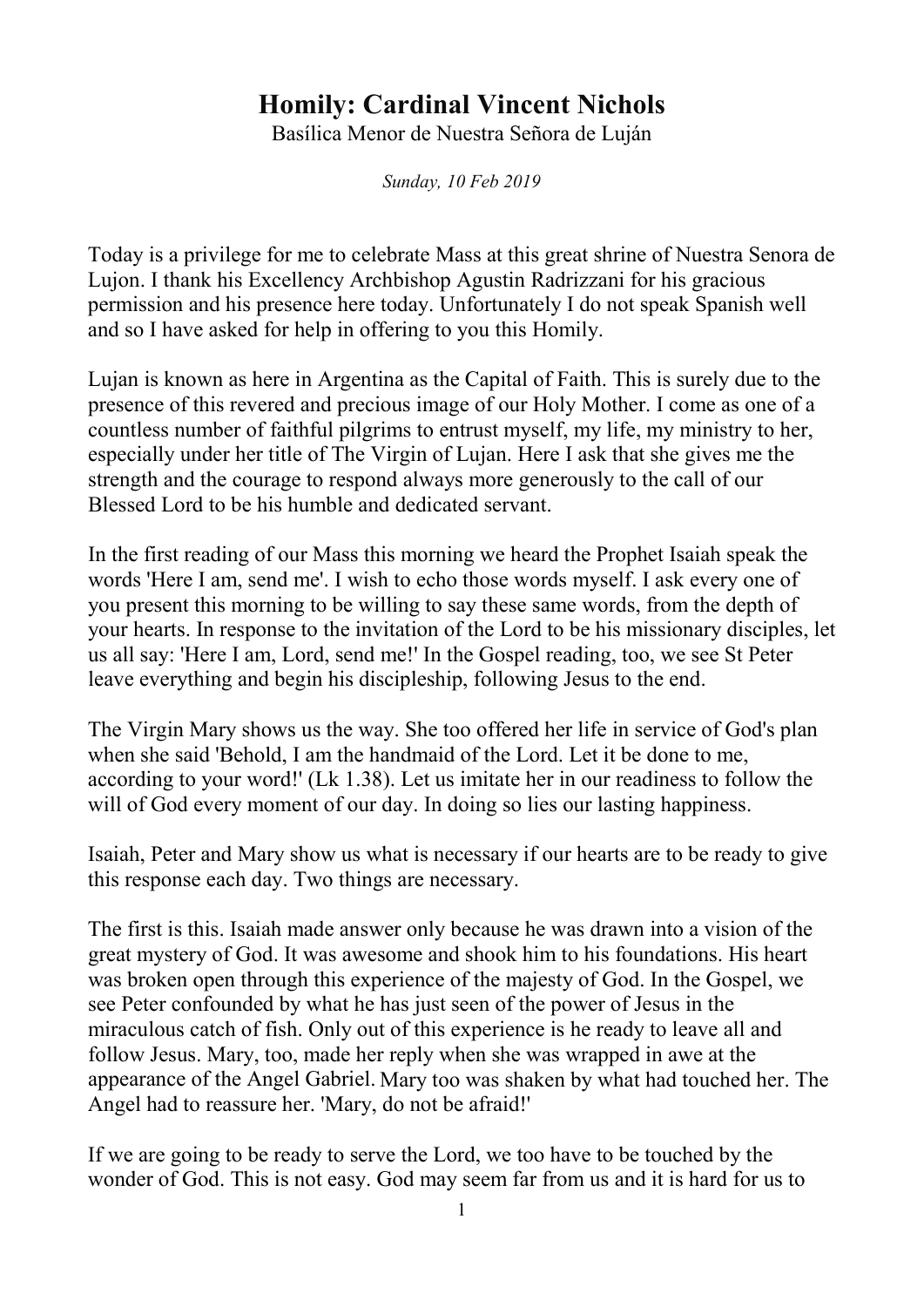raise our eyes to see Him. Fear not because God has come to us in our poor and broken state. In our day, order to see the glory of God we do not have to lift up our eyes to the heights for he has come into our world at our level. We do not have to lift up our heads to see the child born in the stable for he has come down to meet us in the circle of our sight. Mary who has made this possible though her 'Yes'. And she never ceases to bring her Son to us, and to bring us to her Son. We too may gaze upon the mystery of God, now made present in the stable, made visible in the Cross. Then we too, deeply touched in our hearts, can say 'Yes, here I am. Send me!'

Yet there is a second step, too.

Isaiah, in his experience of God, is overcome with a sense of his total unworthiness. He cries out: 'What a wretched state I am in! I am lost, for I am a man of unclean lips and I live among a people of unclean lips!' (Is 6.5). Peter, too, is overcome with his burden of guilt. He falls to his knees before Jesus and cries out 'Leave me Lord; I am a sinful man!'(Lk 5.8). We too can echo these same words. As we kneel before the Lord, in prayer, in adoration, in approaching the altar for Holy Communion, we too know so well that we are sinful creatures who live in a broken world.

Yet Isaiah and Peter and each one of us is raised to our feet through the mercy of God. We too hear the words 'Do not be afraid!' We too are touched by the holiness of God, not in burning coals as for Isaiah, but with the power of the same Holy Spirit coming to us in the Sacraments of the Church.

These are the two springs from which flows our mission: first that we know a little of the beauty of God and of God's intention for us, his beloved creation; and secondly, that we have felt the caress of God's mercy in our hearts. Out of these two great truths comes our mission, our being sent out to show in our lives these two great pillars of humanity: a sense of the dignity of every human person, and the gift of compassionate forgiveness. Without these two realities our humanity is lost, for it is then reduced to a struggle either to dominate, or simply to survive.

Isaiah described his world as being made up of 'a people of unclean lips'. We too know that our world is marked by many dimensions of evil. We know the suffering of many. We know the hurt inflicted by the shortcomings of our ways of living, sometimes willfully, sometimes flowing from the unjust structures of our societies. It is into these dark places that we attempt to shine the light of the Risen Lord, He who says to us every day 'Do not be afraid!' (Lk 5.10); 'See I am with you, yes even to the end of time!' (Mt 28.20).

There is one particular darkness I wish to draw to your attention, as it is the darkness that has brought me here. It is the darkness of human trafficking, of modern day slavery. There are over 40 million people in our world today locked in this darkness, deprived of liberty, of identity, of adequate food and shelter. They have been tricked,